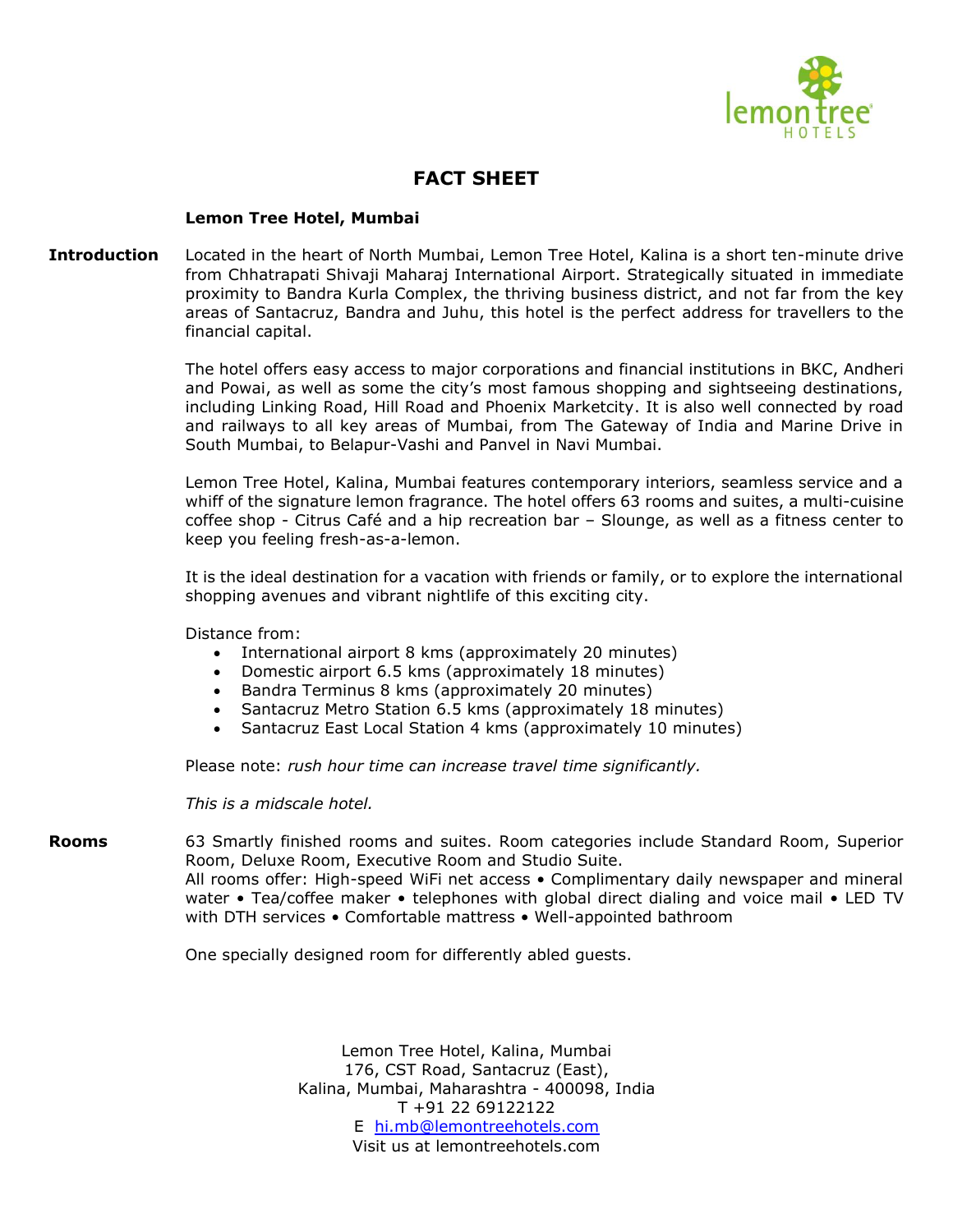

- **Food and Beverage** • **Citrus Café**: A bright and inviting multi-cuisine coffee shop that offers an eclectic all day dining menu including Indian, European, Western and Pan-Asian preparations. For breakfast, choose from a wide range of popular North and South Indian and Western preparations.
	- **Slounge:** At this hip recreation bar, guests are invited to enjoy board games as they listen to music and sip the drink of their choice. The décor is cozy and 'chilled out'. The 'sloungilicious' menu offers Indian and international appetizers.
	- **In Room Dining**: Available 24x7
- **Recreation** Re-energize with a workout at the fully equipped gym and feel as fresh-as-a-lemon.

## **Other Services**

- 24x7 Front Desk and Housekeeping
- Travel assistance and currency exchange
	- On-site parking
- **Lemon Tree Smiles** Experience our enhanced rewards program that gives you more reasons to smile. Enjoy a world of exciting benefits, more loaded offers, exclusive packages, easy redemptions and much more. Sign up now and earn more every time you stay with us.

Please note:

- For best offers, book online at lemontreehotels.com
- Government taxes and service charge as applicable
- Check in time: 2 pm l Check out time: 12 noon
- The hotel accepts all major international credit cards
- Contactless payment modes available

Lemon Tree Hotel, Kalina, Mumbai 176, CST Road, Santacruz (East), Kalina, Mumbai, Maharashtra - 400098, India T +91 22 69122122 E [hi.mb@lemontreehotels.com](mailto:hi.mb@lemontreehotels.com) Visit us at lemontreehotels.com